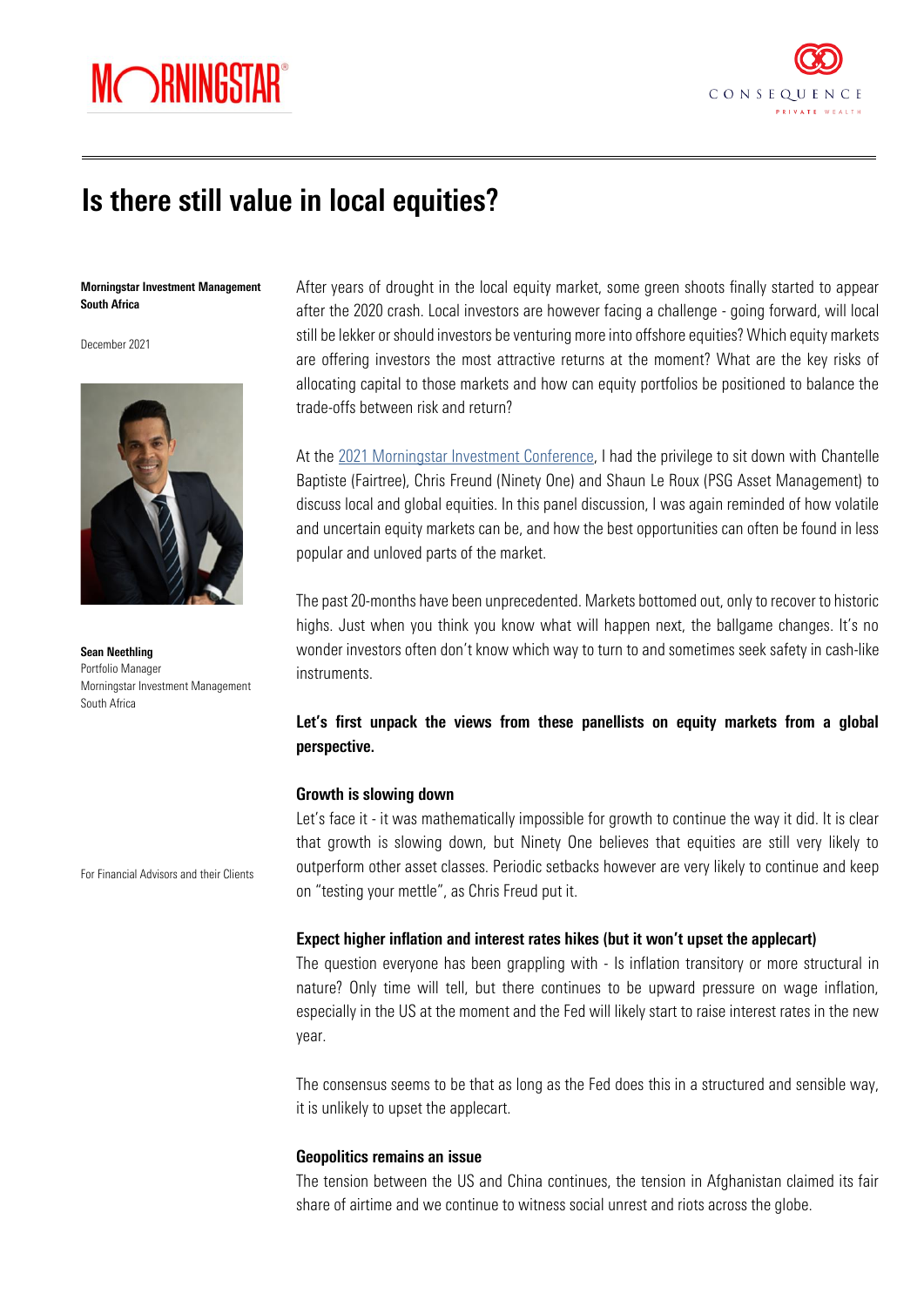Isolation and social media accentuated the status quo, social imbalances, and governments continue to be criticised for how they are handling the pandemic. People are fed up, tired and over rules and regulations that don't seem to be moving the needle.

#### Now, let's look at local equities.

#### It's as good as it gets for a differentiated stock picker in South Africa

In South Africa, every now and then a strange thing happens where everything goes on sale – as was seen in 2003, 2009, 2020 to name a few examples. PSG compare themselves to "kids in a candy store" when opportunities like this arise, and March 2020 was no different. On a forward-looking basis, PSG still believes that there are fantastic businesses in South Africa that will continue to do well and are trading well below their intrinsic worth.

Fairtree also believes there are some remarkable opportunities left on the local front in retailers, Naspers and Prosus and especially resources. Naspers is a share that has been deeply out of favour for some time now. Management has been under pressure to close the valuation gap, and recently you have had a lot of Chinese regulation noise in the mix. China is also our biggest trade partner and the largest consumer of commodities. Over the next 18 months, more volatility is expected due to these uncertainties coming from China.

For Ninety One, local banks are the standout opportunity from a valuation perspective. They are well capitalised, and the dividend yields on offer are especially attractive.

## Plenty of global opportunities

Even though parts of the market are trading at extremely lofty valuations and in some cases near all-time highs, opportunities remain. Globally, we have witnessed a large divergence in the performance of equity markets, and this is even more visible between developed markets and developing markets. Financials, energy, and brewing companies are all opportunities that panellists were excited about.

### What about risks?

**Be aware of crowded trades:** PSG warns against having too many long-duration assets that are very sensitive to interest rates in your portfolio. An example of this is owning US technology at all-time highs, especially with interest rates are at historic lows.

Focus on portfolio diversification. Fairtree unwrapped the merits of gold as a potential portfolio hedge. Gold has historically shown a low correlation to traditional asset classes and can provide downside protection in a scenario where inflation becomes more permanent.